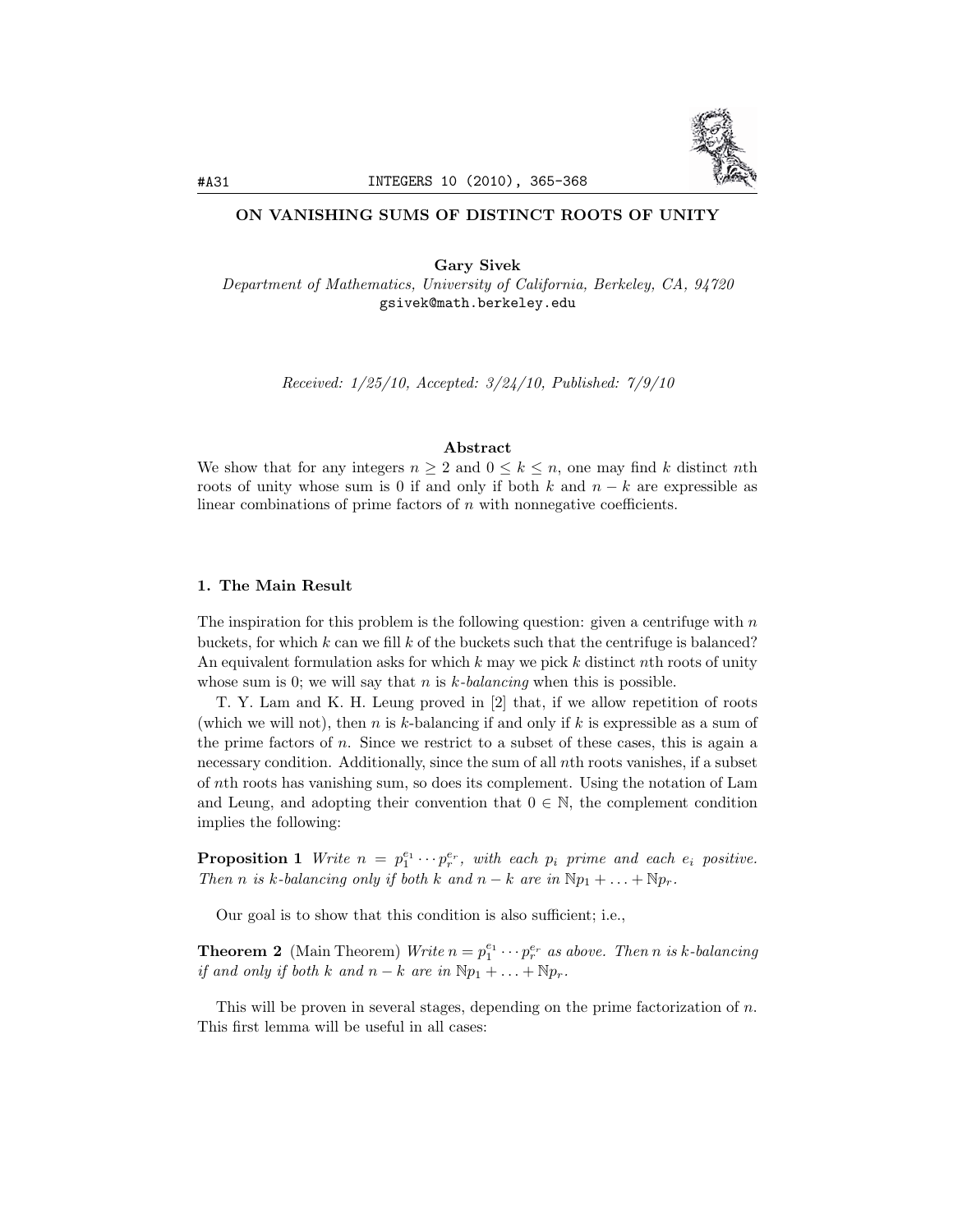INTEGERS: 10 (2010) 366

**Lemma 3** If  $gcd(n, k) > 1$ , then *n* is *k*-balancing.

*Proof.* For convenience here and for the rest of this paper, let  $\zeta_n := \exp \frac{2\pi i}{n}$ . The cases  $k = 0$  and  $k = n$  are trivial, so assume  $1 \leq k \leq n - 1$ , and take any prime *p* dividing both *n* and *k*. The *p*th roots of unity are also *n*th roots of unity and have sum 0, and multiplying them all by some other root of unity preserves the sum while effectively rotating the roots. Since  $k < n$ , we have  $k/p < n/p$ , so we may rotate the *p*th roots of unity by  $\zeta_n$  *k/p* times without seeing any one root twice. Thus the set  $\{\zeta_p^a \cdot \zeta_n^b \mid 0 \le a < p, 0 \le b < k/p\}$  has *k* distinct elements with sum 0.  $\Box$ 

This, combined with Proposition 1, proves the main theorem for all prime powers. Next, we look at products of two primes.

Proposition 4 *The main theorem holds for any product n* = *pq of two distinct primes.*

*Proof.* Fix  $k \leq n$  and suppose we may write  $k = ap + bq$  and  $n - k = cp + dq$ for some  $a, b, c, d \in \mathbb{N}$ . Then  $n = (a + c)p + (b + d)q = pq$ , so p divides  $b + d$ and  $q$  divides  $a + c$ . If both coefficient sums are positive, then we must have  $n = (a + c)p + (b + d)q \ge pq + pq = 2n$ , a contradiction, so either  $a + c = 0$  or  $b + d = 0$ , hence either  $a = c = 0$  or  $b = d = 0$ . Thus *k* is either a multiple of *p* or a multiple of  $q$ , and  $n$  is  $k$ -balancing by Lemma 3.

To complete the proof of the main theorem, we introduce two more lemmas that will aid in the construction of vanishing sums.

**Lemma 5** *If* gcd(*p*, *q*) = 1 *and*  $k$  ≥ (*p* − 1)(*q* − 1)*, then*  $k \in \mathbb{N}p + \mathbb{N}q$ *.* 

*Proof.* This is a classical result, dating back to [4].  $\Box$ 

Lemma 6 *Suppose two concentric disks are each divided into n equal wedges. If a wedges* are *colored* in the first disk and b in the second, and  $ab < n$ , then the disks *may be rotated such that no two colored wedges overlap.*

*Proof.* Fix one of the *b* wedges on the second disk. In the course of the *n* rotated positions, it overlaps a colored wedge from the first disk *a* different times. Considering each wedge and each rotation, we see a total of *ab* overlaps. Since  $ab < n$ , there must be some rotation which has no overlaps.  $\Box$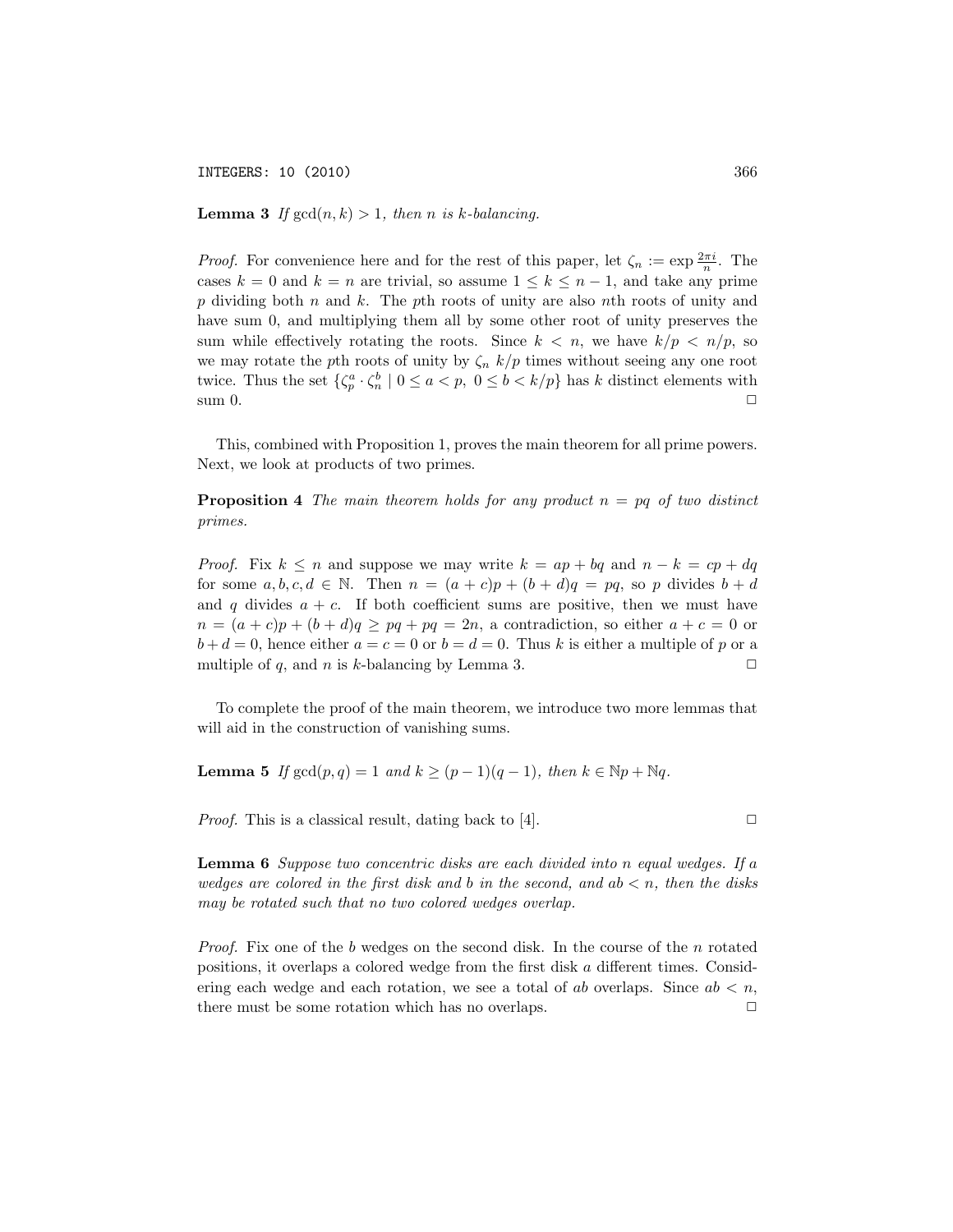The application of this lemma will be to vanishing sets of roots of size *a* and *b*, since with  $ab < n$  we can rotate the second set so that the rotated set does not intersect the first set, and then the union gives a set of  $a + b$  roots whose sum vanishes. In practice, we may restrict to the case where *b* is a prime dividing *n* and the roots correspond to a rotation of the *b*th roots of unity, in which case the exponents of  $\zeta_n$  in the set of *a* roots cannot cover all possible residues modulo  $n/b$ and we may use the *b* roots in the remaining residue class.

*Proof of the Main Theorem.* The cases where *n* is a prime power or a product of two distinct primes have already been proven, so assume we are in neither case. Let  $p < q$  be the two smallest distinct primes dividing *n*, and write  $n = pqm$ , where  $m \geq p \geq 2$ . If *n* is even, then the case  $k = n/2$  follows from Lemma 3. If *n* is arbitrary and  $k > n/2$ , then  $(p-1)(q-1) < n/m \leq n/2 < k$ , so  $k \in \mathbb{N}p + \mathbb{N}q$  by Lemma 5. Thus we may reduce the problem to showing that *n* is *k*-balancing if *k* is a sum of prime factors of *n* and  $k < n/2$ .

First, suppose  $k < (p-1)(q-1)$ . Writing the prime factorization as  $n = p_1^{e_1} \cdots p_r^{e_r}$ with  $p_1 < p_2 < \cdots < p_r$ , so that  $p_1 = p$  and  $p_2 = q$ , and writing  $k = a_1p_1 + \cdots + a_rp_r$ with each  $a_i \in \mathbb{N}$ , we can show by induction on  $\sum a_i$  that *n* is *k*-balancing. The base case corresponds to a single prime factor of *n* and follows from Lemma 3. Assume that *n* is *k*-balancing whenever  $\sum a_i = s$ , and now consider  $k < (p-1)(q-1)$  with  $\sum a_i = s + 1$ . Choose the least *i* such that  $a_i$  is positive, and by hypothesis *n* is  $(k - p_i)$ -balancing. Pick distinct roots  $\{\zeta_n^{b_1}, \ldots, \zeta_n^{b_{k-p_i}}\}$  whose sum vanishes, and take separately the balanced set  $\{1, \zeta_{p_i}, \ldots, \zeta_{p_i}^{p_i-1}\}$ . The first set has cardinality less than  $(p-1)(q-1)$ , and the second set has cardinality  $p_i$ , so if  $(p-1)(q-1)p_i < n$ then by Lemma 6 we are done. Observe that  $p_i$  must divide at least one of  $p$ ,  $q$ , and m. If  $p_i = p$  or  $p_i | m$  then  $p_i \leq m$ , so  $(p-1)(q-1)p_i < pqm = n$ . If  $p_i = q$ then either  $q \leq m$  and we proceed as before, or  $m < q$ , in which case m is a power of *p*. Then  $n = p^{e_1}q$  ( $e_1 > 1$ ), and we may write  $k = ap + bq$ ; by minimality of *i* we have  $a = 0$ , and *n* is *k*-balancing by Lemma 3, completing the induction.

Next, suppose  $(p-1)(q-1)$  ≤  $k < n/2$ . By Lemma 5 we may write  $k = ap + bq$ with  $a, b \in \mathbb{N}$ ; this will simplify the construction of a balanced set of k roots of unity. If  $b \geq p$  we may also write  $k = (a + q)p + (b - p)q$  and repeat; it then suffices to assume  $0 \leq b < p$ . Take the set of *pq*th roots of unity, and from those select *b* rotations of the *q*th roots; call their union *S*. Now there are at most *q* rotations of the *p*th roots of unity among the *n*th roots which intersect *S*, leaving at least  $n/p - q = qm - q$  disjoint collections of p balanced roots which do not intersect *S*. Then we can add these sets one at a time to find a balanced set of as many as  $bq + p(qm - q) = bq + n - pq$  roots. Since  $m \geq 2$ ,  $n - pq \geq n/2$ , so  $bq + p(qm - q) \ge n/2 > k$  and we can balance *k* roots by including fewer sets of *p*, and the theorem follows.  $\hfill\Box$